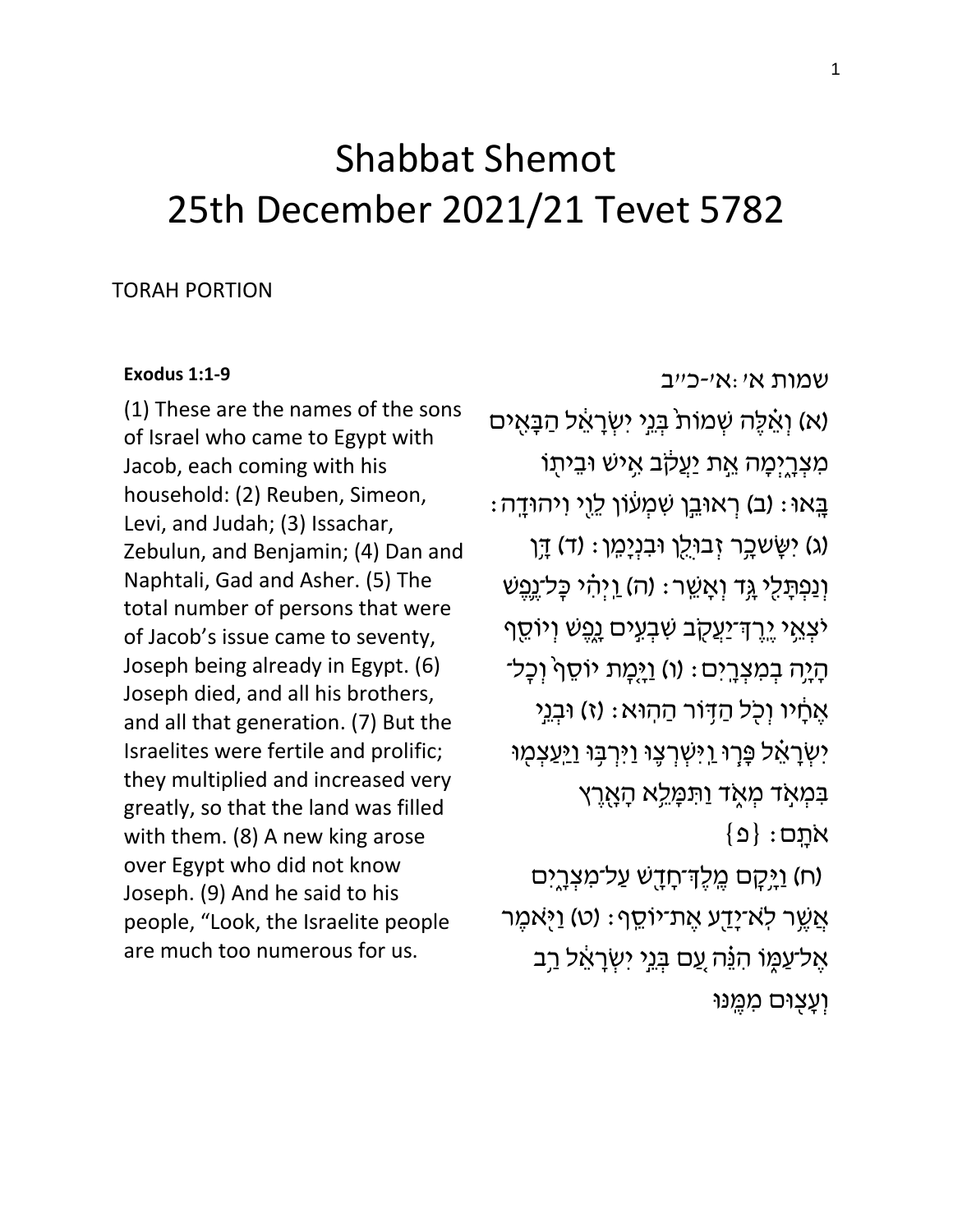## HAFTARAH PORTION

**[Isaiah 27:6-13](https://www.sefaria.org/Isaiah.27.6-13)**

(6) [In days] to come Jacob shall strike root, Israel shall sprout and blossom, And the face of the world Shall be covered with fruit. (7) Was he beaten as his beater has been? Did he suffer such slaughter as his slayers? (8) Assailing them $f$  with fury unchained, His pitiless blast bore them off On a day of gale. (9) Assuredly, by this alone Shall Jacob's sin be purged away; This is the only price For removing his guilt: That he make all the altar-stones Like shattered blocks of chalk— With no sacred post left standing, Nor any incense altar. (10) Thus fortified cities lie desolate, Homesteads deserted, forsaken like a wilderness; There calves graze, there they lie down And consume its boughs. (11) When its crown is withered, they break;-h Women come and make fires with them.

For they are a people without

(ו) הַבָּאִים<sup>ֹ</sup> יַשְׁרֵשׁ יַעֲקֹב יָצִיץ וּפָרַח יִשְׂרָאֶל וּמָלְאָוּ פְנֵי־תֵבֵל  $\{ \Omega \} : \mathbb{R}$ תְּ נוּבֵ (ז) הַכִּמַּכֵּת מַכֵּחוּ הִכֲחוּ אִם־כִּהְרֵג ּהֲרֶגְיו הֹרֶג: (ח) בִּסַאסְאָה בִּשַׁלְחָהּ ּתְּרִיבֶּנָּה הָגֶה בְּרוּחִוּ הַקָּשֶׁה בְּיָוֹם קָדִים: (ט) לָכֶֿן בְּזאת<sup>ּ</sup> יְכֻפַּר עֲוֹן־ יַעֲקֹב וְיֶּה כָּל־פְּרֶי הָסָר חַטָּאתֶוֹ בְּשׂוּמָוֹ | כְּל־אַבְגֵי מִזְבֵּ֫חַ כְּאַבְגֵי־גִר : מְנֻפָּצֹוֹת לֹא־יָקֶמוּ אֲשֵׁרֻים וְחַמָּוִים (י) כֵּי עִיר בְּצוּרָה<sup>י</sup> בָּדָד נָוֶֶה מְשֻׁלֵָּח וְ נֶעֱזֶב כַּמִּדְבֶּר שָׁם יִרְעֶה עֵגֶל וְשָׁם יִרְבָּץ וְכִלְָּה סְעִפֶּיהָ: (יא) בִּיבָשׁ קְצִירָה תִּשָּׁבַּ֫רְנָה נָשִׂים בָּאֻוֹת ֿמְאִירָוֹת אוֹתָהּ כִּי לָא עַם־בִּינוֹת הוּא עַל־כֵּן<sup>י</sup> לא־י<u>ְרַחֲמ</u>ֶנּוּ עַשֶּׂהוּ וְיֹצְרְוֹ  $\{ \mathfrak{Q} \}$  ; לְא יְחֻנֶּנּוּ יב) וְהָיָה<sup>י</sup> בַּיְּוֹם הַהוּא יַחְבָּט יְהְוֶה) מִשִּׁבָּלֶת הַנָּהָר עַד־<u>נַח</u>ל מִצְרֶיִם וְ אַתֵּם תִּלְקָטֶוּ לְאַחֵד אֱחָד בְּנֵי  $\{ \mathfrak{o} \} : \mathfrak{p}$ יִשְׁרַאֱל

[ישעיהו](https://www.sefaria.org/Isaiah.27.6-13) [כ״ז:ו׳-י״ג](https://www.sefaria.org/Isaiah.27.6-13)